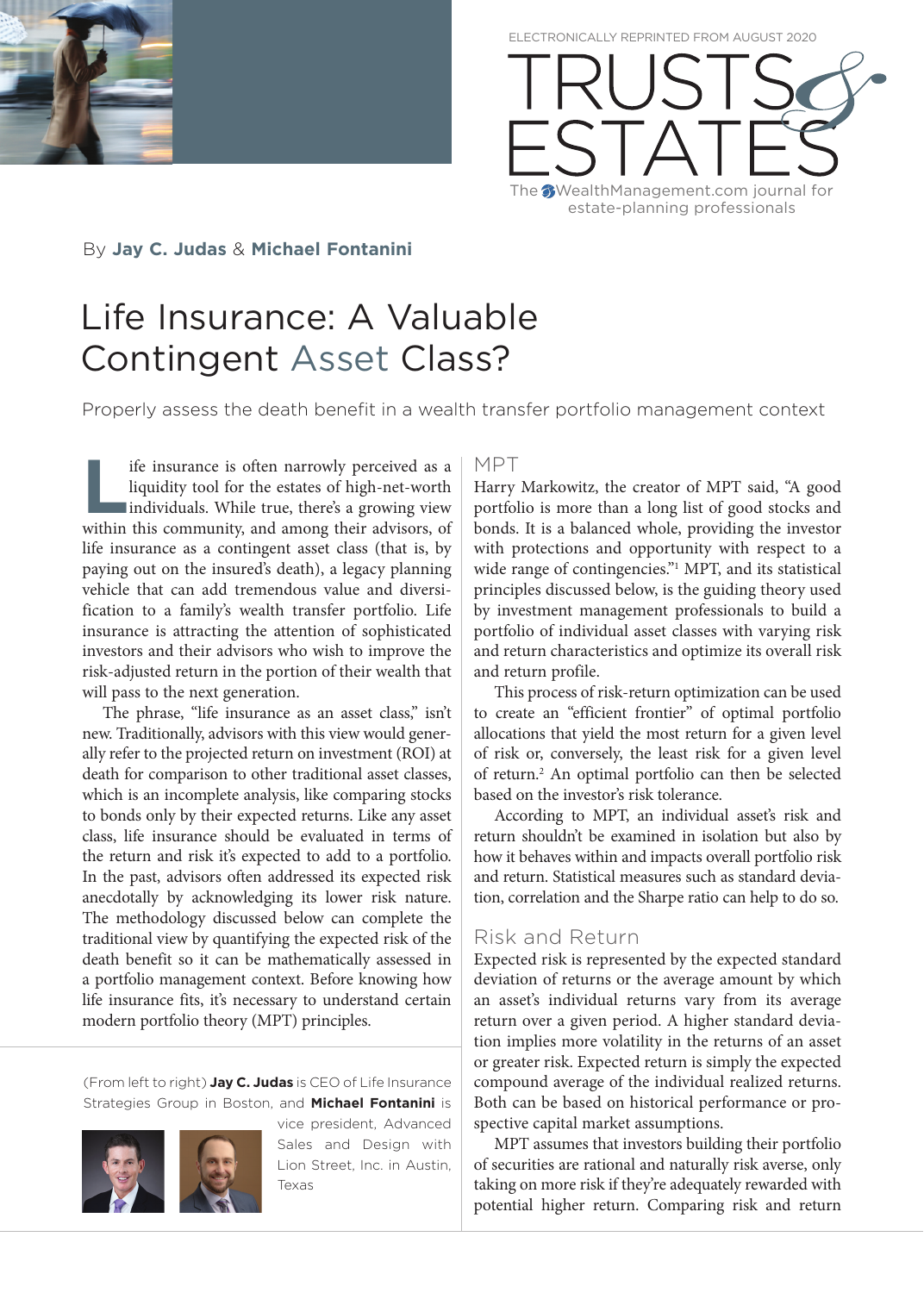# **FEATURE:** INSURANCE

alone for an asset may not provide a complete picture of how valuable it can be to the portfolio. Investment management professionals use the Sharpe ratio, which is an indication of an asset's risk-adjusted return, to help clarify this relationship. The Sharpe ratio<sup>3</sup> measures the amount of return yielded in excess of the return one could earn on a risk-free asset, like cash or Treasury bonds, relative to the risk. The higher the Sharpe ratio, the higher the effective risk-adjusted return. It's a fraction, not a rate of return itself, calculated by dividing the difference between the asset's expected return and the risk-free rate by its standard deviation.

#### Life Insurance Merits

At its core, life insurance protects against an economic loss resulting from the insured's death, such as replacing income or wealth given to charity, or paying off a liability or estate taxes. While there are various types of permanent life insurance, two primary types are used as contingent asset classes, universal life (UL) and participating whole life (PWL), the differences among the various iterations of which are beyond the scope of this article. If structured properly, both of these enjoy favorable, codified tax attributes, including the exclusion of death benefit proceeds from the beneficiary's gross income, the tax-deferred build-up of earnings in the cash value and the ability to take income tax-free withdrawals or policy loans.<sup>4</sup>

From an asset class perspective, the death benefit has unique benefits not otherwise found with traditional assets from a wealth transfer perspective. Due to its inherent risk-pooling nature based on the law of large numbers, the death benefit received can be considerably higher than premiums paid, the extent to which depends on when the insured passes. It provides a fixed payment correlated to mortality, not the financial markets, offering a hedge against premature death and volatility in other assets, thus stabilizing the transfer of wealth. Therefore, the presence of the death benefit can help reduce risk and increase the risk-adjusted return in the insured's wealth transferred downstream.

The choice of product type among UL and PWL as

well as premium pattern, such as a single pay, 10-pay or pay-for-life, is an important consideration based on individual risk tolerance and desire for flexibility. Those with possibly more expensive and less flexible guaranteed premiums offer more certainty as to the policy's outcome, assuming payment is timely. Policies with non-guaranteed charges, interest crediting rates or dividends have a greater possibility of actual policy val-

The death benefit's primary, riskadjusted portfolio value comes more so from its low risk as opposed to expected return.

ues or required premiums being more or less over time than illustrated, which can increase uncertainty and variance as to the ultimate rate of return attributable to the death benefit, for better or worse. As the case study below illustrates, though, the death benefit's primary, risk-adjusted portfolio value comes more so from its low risk as opposed to expected return.

# Portfolio Inclusion

These unique characteristics of life insurance can be mathematically valued in the portfolio management context using MPT principles for comparison to, or allocation among, other asset classes. To do so requires computing the expected return and risk of the death benefit.

The expected return for the death benefit can be computed as the annualized ROI realized on premiums paid, assuming death occurred by any given age from issue. Actuarial mortality tables are used to generate a life expectancy (LE) for the insured, or the average age of death for individuals recently underwritten for life insurance, by which point there's roughly a 50% probability of death having occurred. The expected return used can be the projected ROI assuming death occurs at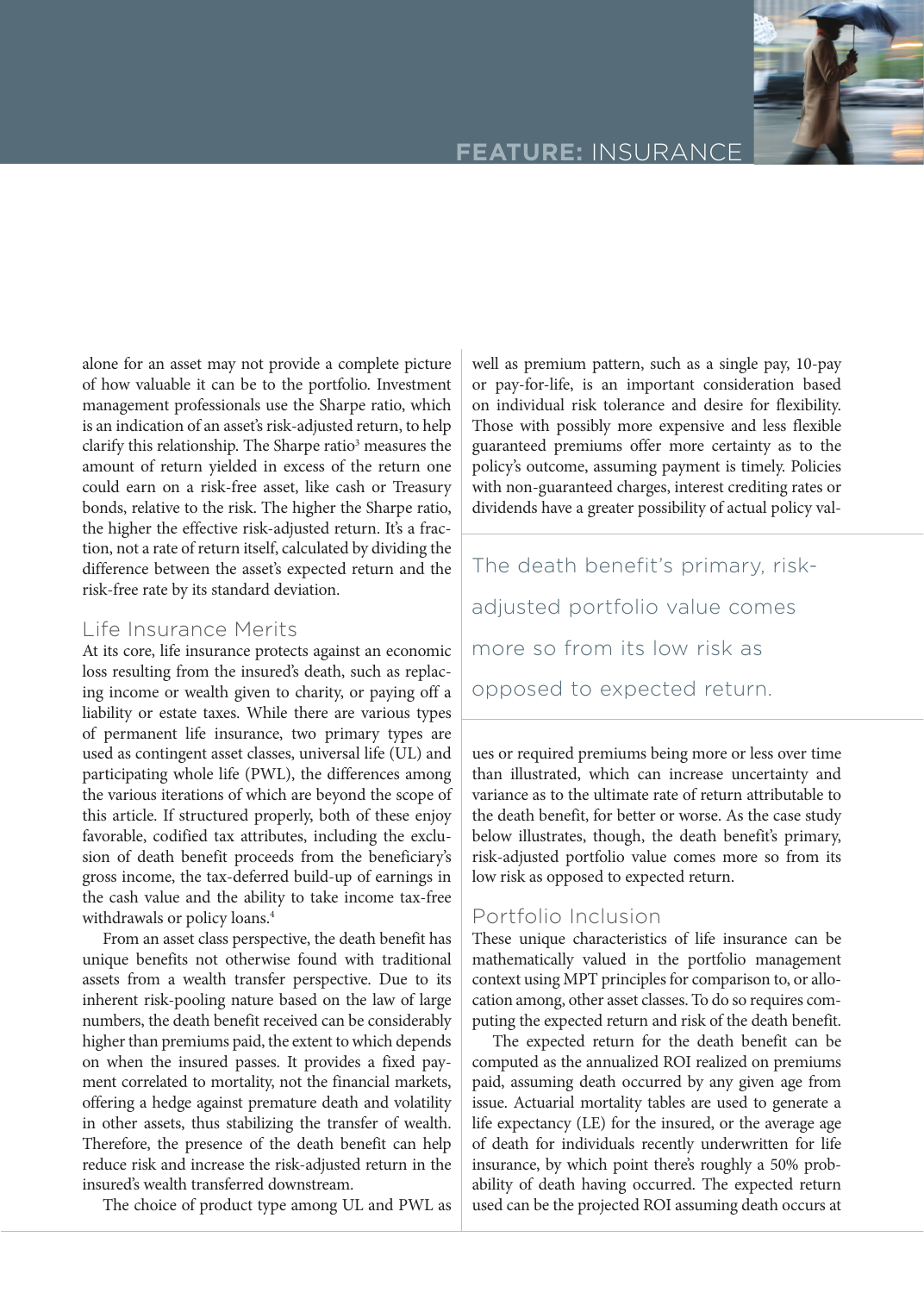

LE or, to be more conservative, an age beyond LE having a greater probability of death and typically lower ROI.

Expected risk can be measured by computing the standard deviation of all projected annualized ROIs, illustrating the extent to which the ROI varies depending on when death occurs. Not all the projected ROIs are weighted equally, though. Because the death benefit is contingent on the insured's death, the fate of which is certain but the timing of which isn't, the projected

From a portfolio perspective, due to its low risk and potential bondlike or better return, life insurance can help pull the efficient frontier of optimal portfolios leftwards and upwards, reducing risk, improving return or both.

ROIs must first be adjusted for, or multiplied by, their likelihood of occurring as represented by the actuarial probability of surviving to, and dying in, each year. The standard deviation is then calculated on this projection of all probability-weighted potential outcomes.

Sharpe ratio calculations can then be done to compare the risk-adjusted return value relative to other asset classes. As MPT purports, it's important to examine an asset class individually as well as within a portfolio, which can also apply to life insurance, as illustrated in the case study. This approach helps mathematically to prove what many advisors intuitively know about life insurance—that it can yield attractive return with low risk and help improve risk-adjusted return at death.

#### Case Study

As part of her estate planning, Mrs. Client, age 60, previously created and made gifts to a trust for the benefit of her descendants, to which she allocated her lifetime basic exclusion amount. The trust currently owns investable assets worth \$15 million. The trustee is considering acquiring life insurance for wealth transfer diversification, specifically a UL policy with a death benefit of \$10 million guaranteed to age 120 on Mrs. Client, who's a standard, nonsmoker underwriting risk. The annual premium to maturity is \$154,049, roughly 1% of the trust's current value, will be funded from existing portfolio cash flow and is assumed to be timely paid when due. Her LE is 29 years, or age 89. To quantify the risk and return characteristics of the death benefit, the trustee conducts a contingent asset class analysis.

At LE, as illustrated in "Examining Life Insurance as a Contingent Asset Class," this page, the death benefit received would represent a 6.6% pre-income tax-equivalent ROI on premiums paid. Should she die prior to

### **Examining Life Insurance as a Contingent Asset Class**

*Death benefit represents a 6.6% annualized income tax equivalent return on investment on premiums paid*

|                                                                                                                                                                                                                                                                                                                                                                                                                     | Year 1   | $IF* -10$ | $IF* -5$ | $LE^*$ | $LE* + 5$ | $LE* + 10$ | Age 120 |  |  |
|---------------------------------------------------------------------------------------------------------------------------------------------------------------------------------------------------------------------------------------------------------------------------------------------------------------------------------------------------------------------------------------------------------------------|----------|-----------|----------|--------|-----------|------------|---------|--|--|
| Return on investment<br>at death                                                                                                                                                                                                                                                                                                                                                                                    | 8.251.5% | 15.0%     | 9.7%     | 6.6%   | 4.6%      | 3.2%       | 0.3%    |  |  |
| Probability of surviving to<br>and dying in Year X**                                                                                                                                                                                                                                                                                                                                                                | 0.04%    | 1.78%     | 3.08%    | 4.61%  | 4.87%     | 3.13%      | 0.01%   |  |  |
| Probability-weighted<br>standard deviation                                                                                                                                                                                                                                                                                                                                                                          | 0.47%    |           |          |        |           |            |         |  |  |
| *Note that "LE" denotes life expectancy. **Each probability is calculated by projecting the number of insureds who die in each year from an initial large number of lives based on annual death rates<br>per 1,000 from the mortality table until all have died by age 120. The number of deaths each year is divided by the initial starting number. The sum of all individual year probabilities adds up to 100%. |          |           |          |        |           |            |         |  |  |
| - Michael Fontanini                                                                                                                                                                                                                                                                                                                                                                                                 |          |           |          |        |           |            |         |  |  |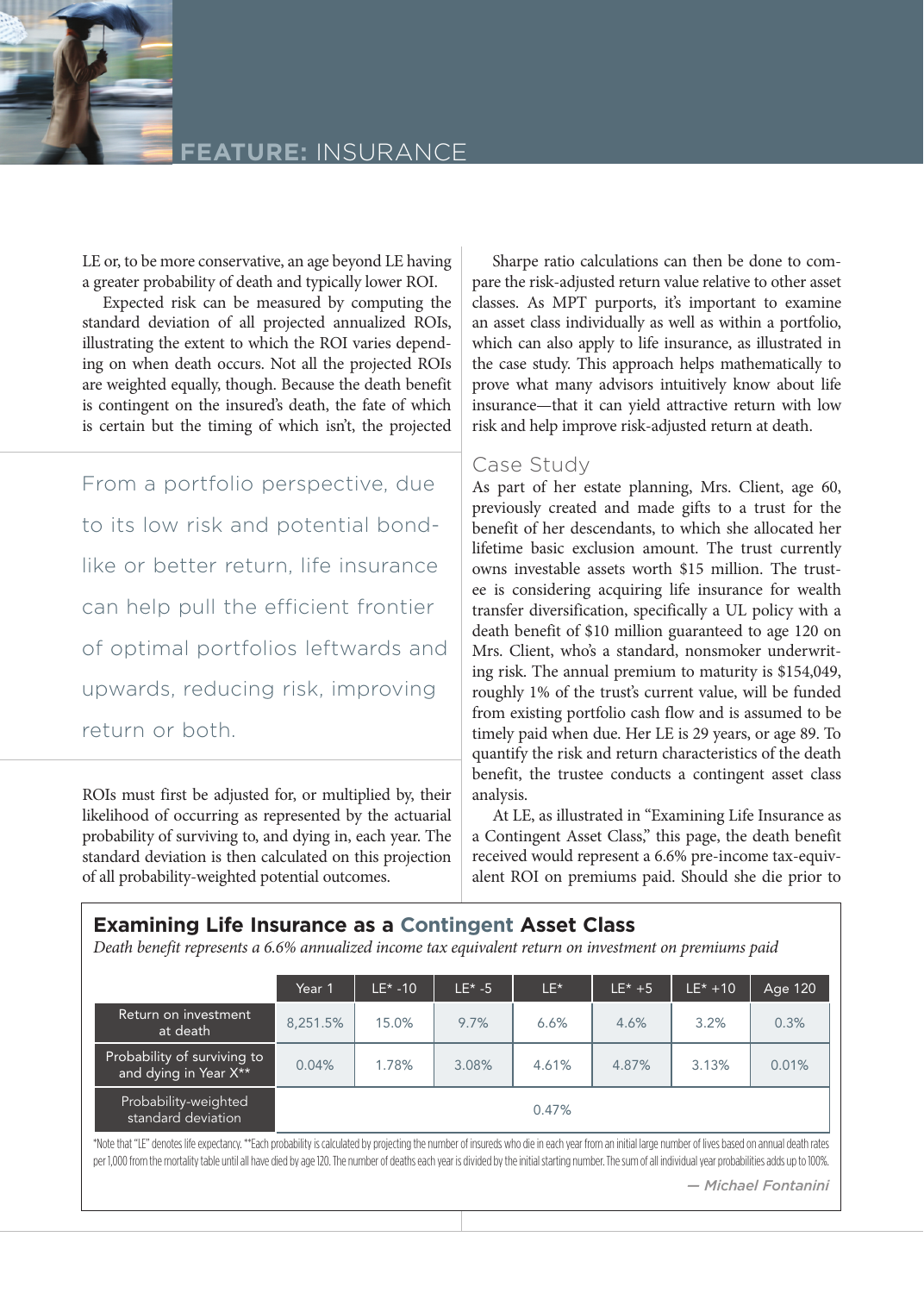

**FEATURE:** INSURANCE

LE, the ROI would be similar to returns from private equity or the stock market. If Mrs. Client survives longer than her LE, the ROI would be similar to a balanced portfolio or bonds. More importantly, the probability weighted standard deviation of all potential ROIs is just 0.47%. Note, the death benefit ROIs are adjusted for pre-income tax equivalency assuming a modest 25% average income tax rate, because the historical returns used for traditional asset classes in the comparison don't account for income taxes on any realized gains and income nor for management fees.

For comparison purposes, the trustee evaluates the expected return at LE and probability-weighted standard deviation of the life insurance against the historical performance over the past 30 calendar years ending Dec. 31, 2019 of market indices representing three different asset classes—stocks, bonds and real estate investment trusts (REITs)—the compound average returns and standard deviations of which are used for the expected return and risk. See "Compare With Historical Performance," this page.

Next, the trustee evaluates the risk-adjusted return of each of the above asset classes by calculating their Sharpe ratios. The Sharpe ratio for life insurance can be much higher than that of the other assets in Mrs. Client's portfolio for wealth transfer purposes due primarily to its low risk.<sup>5</sup> For example, using a 2.1% risk-free rate, the historical Sharpe ratio for the S&P 500 Index is 0.46, calculated by dividing the difference between the 9.96% expected return and 2.1% risk-free rate by the standard deviclasses, "Risk-Return Values," p. 38, is a conceptual model of this effect using stocks, bonds, REITs and life insurance, the risk-return values for each and corresponding covariances.<sup>6</sup>

For a more conservative analysis, the trustee evaluates the various asset classes but with life insurance using LE +5 years, pushing its expected return down to 4.59%.

Despite a more conservative age to measure the life insurance and drop of over 200 basis points in expected return, its Sharpe ratio of 5.30 ((4.59% expected return - 2.1% risk-free rate) ÷ 0.47% standard deviation) still exceeds the other asset classes. Because the denominator of the Sharpe ratio is standard deviation, this example reinforces that the primary risk-adjusted value of the death benefit is derived more so from its low risk as opposed to expected return.

# Additional Considerations

It's critical to understand the death benefit is illiquid and realized on the death of the insured or, with certain policies having a corresponding accelerated death benefit rider, a qualifying chronic or terminal illness subject to annual or aggregate limits defined by the rider. Consequently, the individual's inter vivos liquidity needs and the extent to which a post-mortem time horizon exists inform the extent to which life insurance can be incorporated as a piece of the overall allocation.

Policy ownership and premium funding considerations must be addressed with respect to any estate or gift tax planning concerns. If premium dollars are to be

ation of 17.18%. For REITs and bonds, the Sharpe ratios are 0.44 and 0.80, respectively. Life insurance comes in at 9.49, implying a higher risk-adjusted return value.

From a portfolio perspective, due to its low risk and potential bond-like or better return, life insurance can help pull the efficient frontier of optimal portfolios leftwards and upwards, reducing risk, improving return or both. Although actual portfolio management involves diversification among more asset

#### **Compare With Historical Performance** *Expected return vs. expected risk*

|                      | Stocks <sup>1</sup><br><b>Historical</b> | $B$ onds <sup>2</sup><br><b>Historical</b> | REITs <sup>3</sup><br><b>Historical</b> | Life Insurance<br>Illustrated<br>at Life<br>Expectancy |
|----------------------|------------------------------------------|--------------------------------------------|-----------------------------------------|--------------------------------------------------------|
| Expected return      | 9.96%                                    | 5.91%                                      | 10.23%                                  | 6.60%                                                  |
| <b>Expected risk</b> | 17.18%                                   | 4.74%                                      | 18.41%                                  | 0.47%                                                  |
| Sharpe ratio         | 0.46                                     | 0.80                                       | 0.44                                    | 9.49                                                   |

#### Endnotes

1. Stocks: S&P 500 Total Return Index

2. Bonds: Bloomberg Barclays U.S. Aggregate Bond Index

3. Real estate investment trusts (REITs): FTSE Nareit U.S. Real Estate Index Series All REITs Total Return

*— Michael Fontanini*